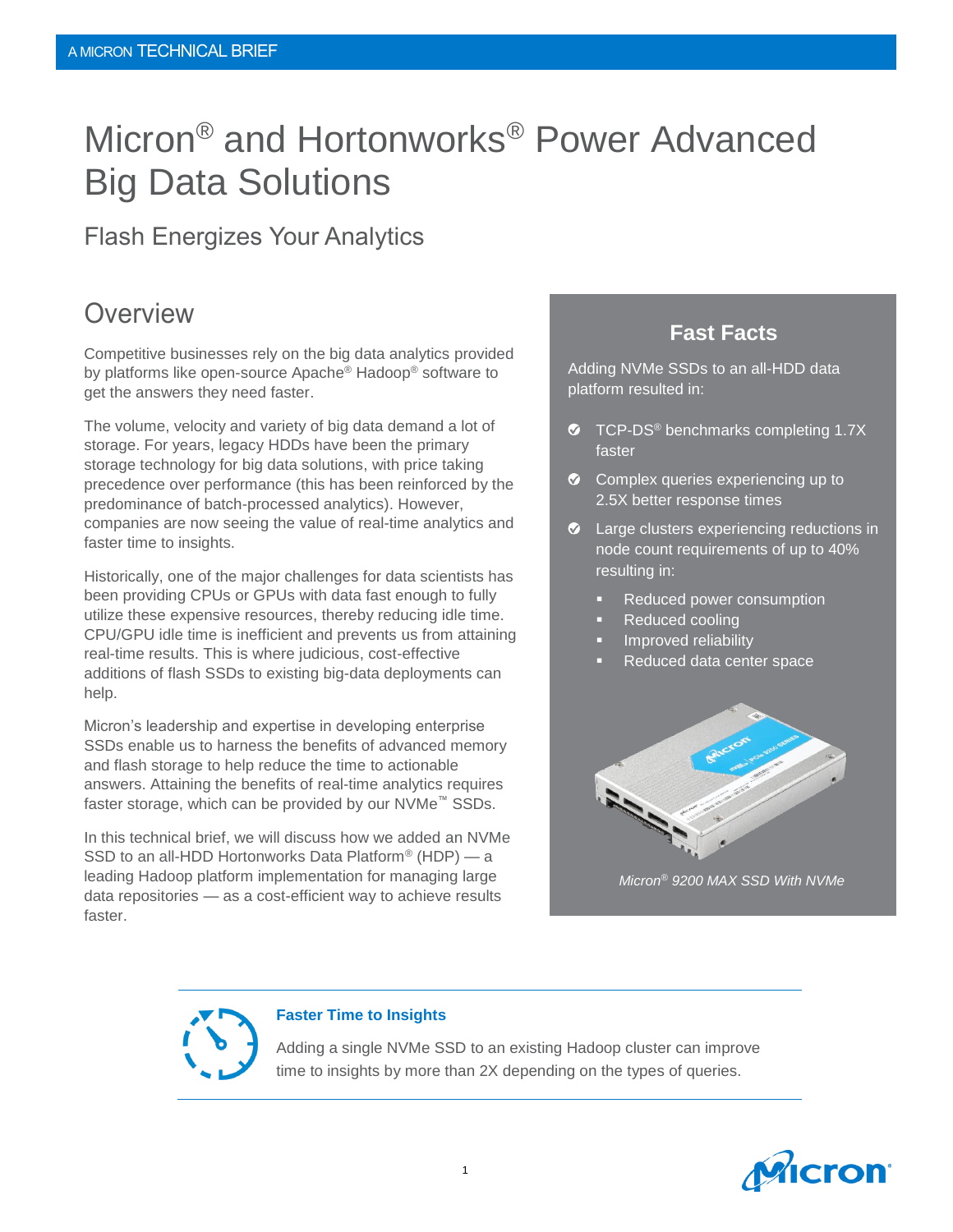# **Background**

We used a standard benchmark based on the Transaction Processing Council's TPC-DS query set to show that introducing SSDs into existing big data clusters that currently leverage typical "high-performance" 15K RPM SAS HDDs brings real value. This benchmark simulates a typical data analytics workload.

Our goal was to determine if CPU wait times could be reduced by adding a flash SSD as a YARN cache to the Hortonworks cluster. This method of adding flash to an existing cluster gives quick access to the benefits of faster storage without incurring the higher costs of an all-flash replacement.

# Test Configuration

For this analysis, we used an early beta version of HDP 3.0. The Hadoop cluster software consisted of a Hortonworks HDP 3.0 Hive database on HDFS/YARN deployed on two separate four-node clusters configured as shown in Table 1.

The two clusters differed only in that one cluster used a group of 15K SAS HDDs and the second cluster used the same HDD configuration plus a single Micron 9200 MAX SSD with NVMe added to each node as a YARN cache.

To ensure true measurement of the storage I/O, the database size-to-memory ratio was targeted at about 2-to-1 (2TB of data with an aggregate cluster memory of 822GB available after operating system overhead).

|                              | <b>Cluster 1 Node Configuration</b>                   | <b>Cluster 2 Node Configuration</b>    |
|------------------------------|-------------------------------------------------------|----------------------------------------|
| <b>Software</b>              |                                                       |                                        |
| <b>Operating System</b>      | Red Hat <sup>®</sup> Enterprise Server 7.5 (7.5.1804) |                                        |
| Hortonworks <sup>®</sup> HDP | HDP 3.0.0 (beta)                                      |                                        |
| Hive                         | 3.0.0                                                 |                                        |
| <b>HDFS/YARN</b>             | 3.1.0                                                 |                                        |
| <b>Hardware</b>              |                                                       |                                        |
| Server                       | Supermicro® SYS-2028U-TNRT+                           |                                        |
| <b>CPU</b>                   | 2x Intel <sup>®</sup> E5-2690v4 at 2.6 GHz            |                                        |
| Memory                       | 256GB (8x 32GB) Micron DDR4-2666                      |                                        |
| <b>Network</b>               | 2x Broadcom <sup>®</sup> BCM957304 dual-port NIC      |                                        |
| Data Storage                 | 15x 300GB 15K SAS HDDs                                |                                        |
| YARN Cache Storage           | N/A                                                   | 1x 3.2TB Micron 9200 MAX SSD with NVMe |

#### *Table 1: Test Cluster Configurations*

The test performed 94 of the 99 queries used within the TPC-DS benchmark and measured the total completion time for each query on both clusters as well as the individual query completion times. Of the 99 benchmark queries queued, 94 completed with enough confidence to publish the results. Each query was processed three times and a mean result for each query was calculated for this brief.

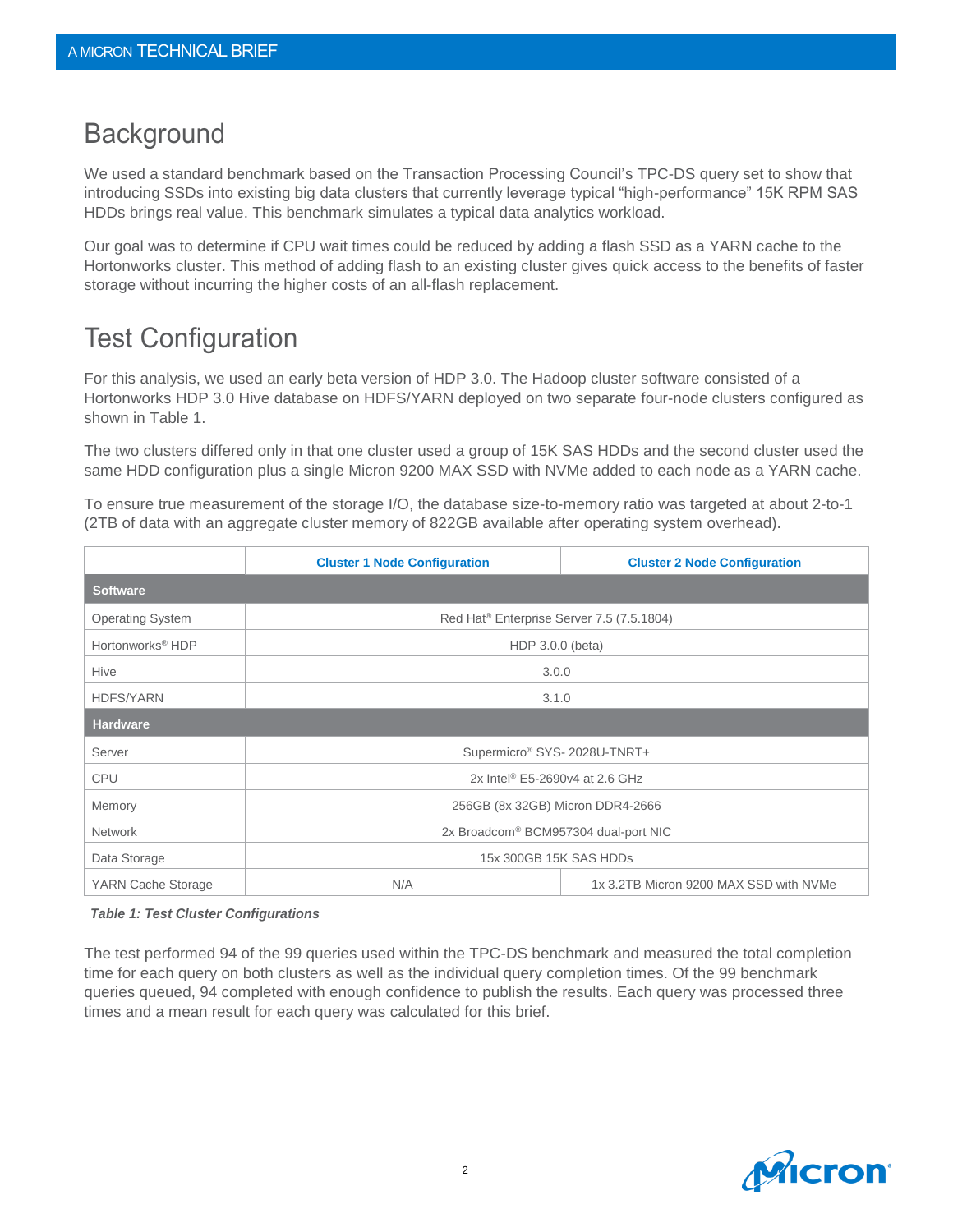### The Results<sup>1</sup>

Our testing showed that the introduction of a single NVMe SSD to the all-HDD cluster resulted in an average overall 1.7X improvement in benchmark completion times as shown in the figure below.



*Figure 1: Completion Time Is Faster With NVMe SSD*

The primary contributor to this improvement is the near elimination of CPU wait time. **Error! Reference source not found.** and 3 show system CPU I/O wait time for each cluster. As you can see in Figure 3, the SSDenhanced cluster CPU wait time is nearly zero, meaning it was not a limiting factor to cluster performance.



*Figure 2: HDD-Only Cluster CPU Wait Time*



1. All test results quoted in this brief are based on benchmark tests as described and are for illustrative purposes only. Your actual experience may differ from the results discussed in this brief.

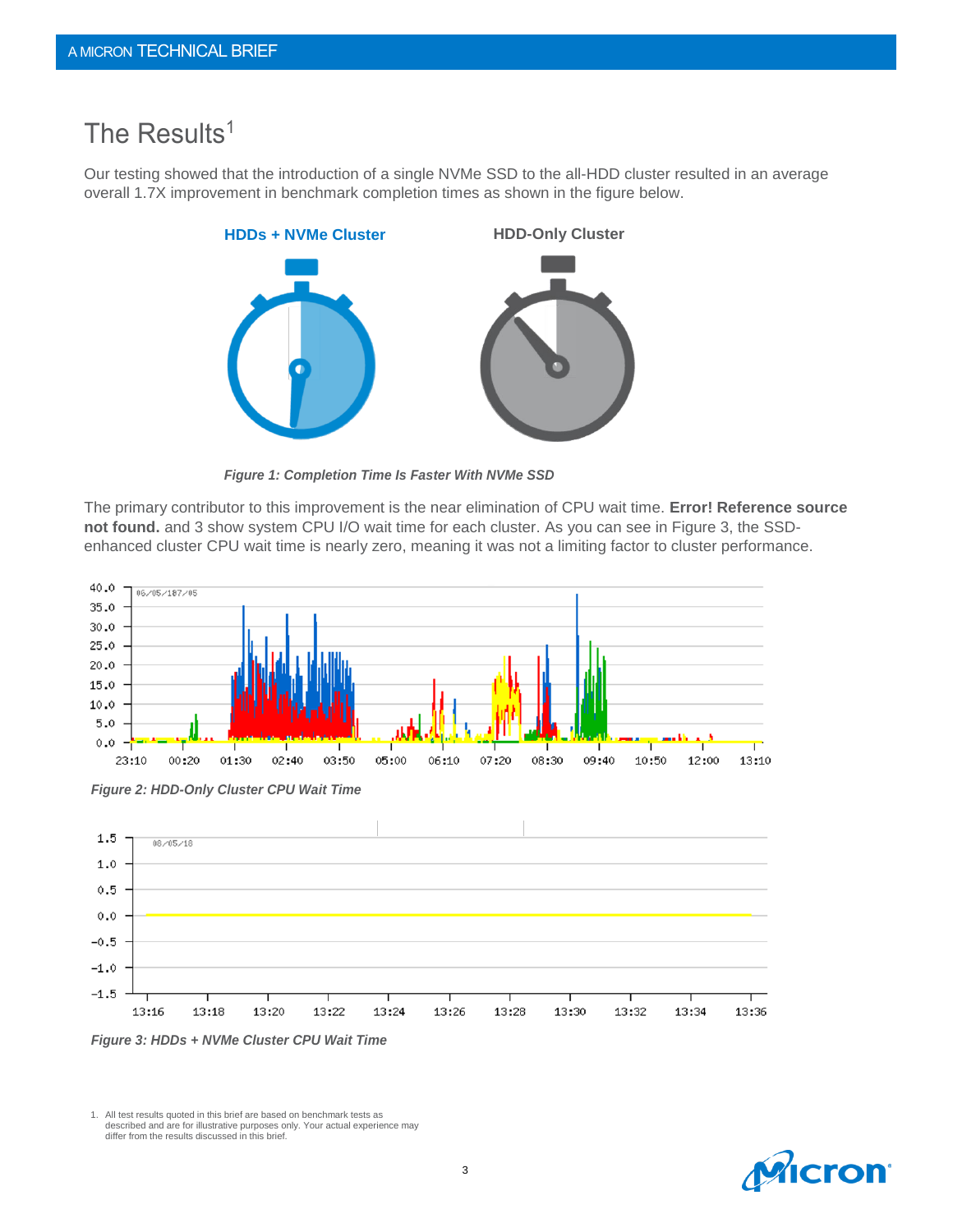Individual queries for the HDD + NVMe cluster can experience a more than 2X performance improvement over the HDD-only cluster. The majority (55%) of queries resulted in improvement between 1.25X and 1.75X. The queries that showed more than 2X performance improvement are shown in Figure 4. SSD performance is affected by many factors such as query complexity, distribution of data across nodes and read percentage; therefore, actual improvement of real-world workloads may differ.



*Figure 4: DSS Queries With Largest Improvements Using SSDs*

This improvement can directly affect real-world big data solutions. As shown in the figure below, it was determined that an existing 200-node big data cluster used for manufacturing efficiency analytics<sup>2</sup> would require an additional 80 HDD-based nodes to reach the same performance as adding an NVMe SSD to each existing 200 nodes. 3



*Figure 5: Adding NVMe SSD Cache Is Equivalent to Adding 80 HDD-Based Nodes*

2. See Dataworks Summi[t "How to use flash drives with Apache Hadoop 3.x: Real world use cases and](https://www.youtube.com/watch?v=A8NmXFltZk8) 

[proof points"](https://www.youtube.com/watch?v=A8NmXFltZk8) presentation for details.

3. Based on real-world analysis of existing production Hadoop cluster using Apache Hive for data management. Your individual results may vary from those mentioned here.